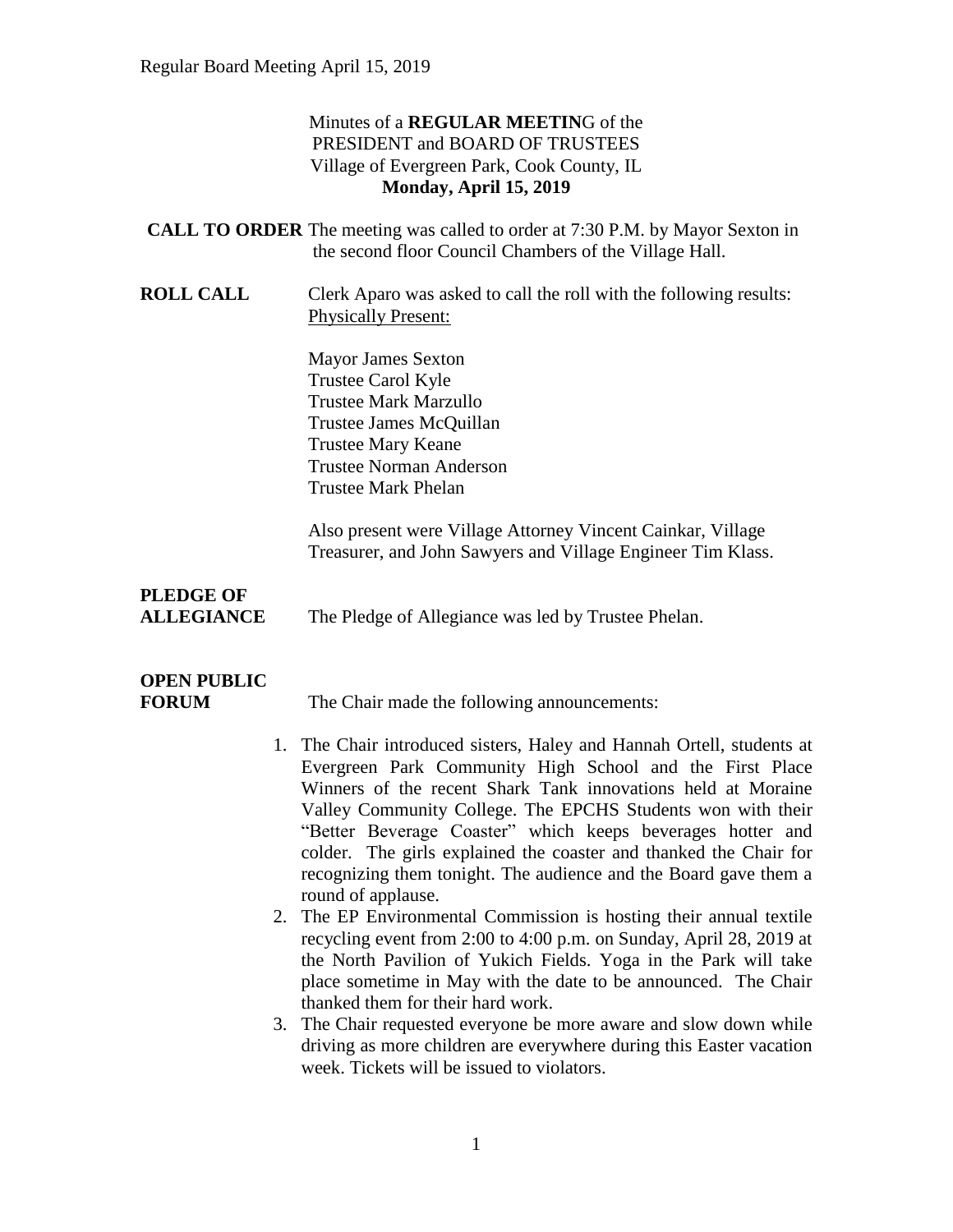- 4. Congratulations to Village Clerk Cathy Aparo for induction into the Evergreen Park High School Hall of Fame on May 6, 2019. The Board and the audience gave her a round of applause.
- 5. The EP Recreation Department Summer 2019 books are available online at [www.evergreenpark-ill.com](http://www.evergreenpark-ill.com/)
- 6. Animal license renewal forms have been mailed. Licenses are due on or before June 1, 2019.
- 7. The Driving Range at the 50 acre park is open as weather permits. Check the Village website for spring hours.
- 8. EP Farmer's Market begins May 2, 2019 from 7:00 a.m. to 1 p.m. and continues every Thursday through October 2019 at Yukich Fields.
- 9. Thursday May 2, 2019 through Sunday May 5, 2019 the Evergreen Park Candlelight Theater presents Shakespeare's "The Tempest". Tickets are available at the Community Center.
- 10. IDOT will be doing repairs of the bus stop lanes at  $95<sup>th</sup>$  & Kedzie Southbound lanes only weather permitting.
- 11. The Chair noted the area of the CSX tracks near Aldi's on  $95<sup>th</sup>$ Street needs to be cleaned.

### **AUDIENCE**

**PARTICIPATION** Mrs. Helen Cuprisin, 9200 Block of Homan questioned how to slow down the drivers speeding through her block and the lack of recycling receptacles at the new Community Center. The Chair instructed her to contact him or the Police Department for the speeders and he directed PW Director Lorenz to resolve this issue.

## **REGULAR**

**AGENDA** Motion by Trustee Phelan second by Trustee Kyle to waive the reading of the minutes of the April 1, 2019 Regular Board Meeting of the President and Board of Trustees as presented and passed by unanimous voice vote and so ordered by the Chair.

## **RESOLUTION**

**NO. 12-2019** Motion by Trustee McQuillan second by Trustee Anderson, to approve **Resolution NO. 12-2019** with expenditures of the General Corporate Fund of \$ 371,820.31 and the Water Management Fund in the amount of  $$36,597.82$  and the  $95<sup>TH</sup>$  Street TIF Fund, \$ 6,310.80 and the Capital Improvement Fund, \$ 178,081.67 and the Street Bond Fund, \$ 520.00 for a total of \$ 593,330.60. Upon roll call, voting YES: Trustees Kyle, Marzullo, McQuillan, Keane, Anderson and Phelan; voting NO: NONE. The motion was passed and so ordered by the Chair.

## **TREASURER'S**

**REPORT** Motion by Trustee Phelan second by Trustee Kyle to approve the Village Treasurer's report for **March 2019** for information and file in the amount of \$ 7,433,047.44 in the General Fund and \$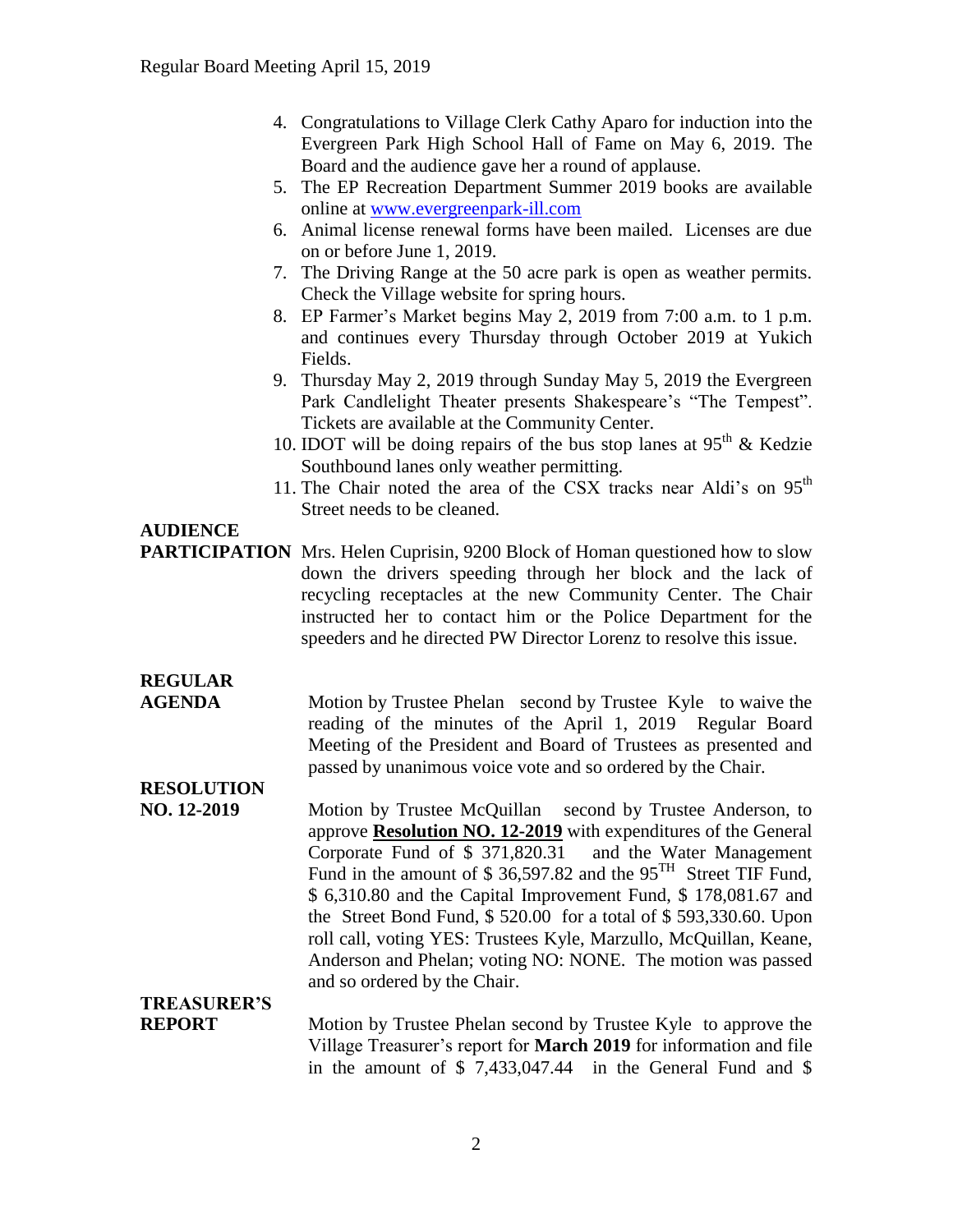4,075,244.30 in the Sewer and Water Fund. The motion was passed by unanimous voice vote and so ordered by the Chair.

#### **REVISED COLLECTORS REPORT**

Motion by Trustee McQuillan second by Trustee Anderson to approve the **revised Collectors Report** for March 2019 in the amount of \$5,136,229.54. The previous total reported was \$3,195,390.62. The Chair noted the difference is due to the property tax amount of \$2,296,411.24 which was reported after the last Board meeting. The motion was passed by unanimous voice vote and so ordered by the Chair.

## **BUSINESS CERTIFICATES**

**TOBACCO FIRE** Motion by Trustee Kyle second by Trustee McQuillan to approve the business regulation certificate for **TOBACCO FIRE** to operate a store for the retail sale of tobacco and accessories located at 9605 S. Pulaski Avenue. Upon roll call, voting YES: Trustees Marzullo, McQuillan, Anderson and Kyle; voting NO: Trustees Keane and Phelan. The motion was passed and so ordered by the Chair.

### **CASH REGISTER**

**SYSTEMS** Motion by Trustee Kyle second by Trustee Anderson to approve the business regulation certificate for **CASH REGISTER SYSTEMS** to conduct retail sales and repairs of cash registers located at 9305 S. Kedzie Avenue. Upon roll call voting YES: Trustees McQuillan, Keane, Anderson, Phelan, Kyle and Marzullo, voting NO: NONE. The motion was passed and so ordered by the Chair.

#### **POLICE COMISSION APPOINTMENT**

Motion by Trustee McQuillan second by Trustee Kyle to approve the Police Chief's request to appoint Mr. Robert Lopez to the Police and Fire Commission to replace long time member Dennis Day. The Chair introduced Mr. Lopez and his wife in the audience tonight. Upon roll call, voting YES: Trustees Keane, Anderson, Phelan, Kyle, Marzullo and McQuillan; voting NO: NONE. The motion was passed and so ordered by the Chair.

## **APRAXIA**

**AWARENESS** Motion by Trustee Kyle second by Trustee Anderson to approve the proclamation, **"Childhood Apraxia of Speech Awareness Day on May 14, 2019 in Evergreen Park, Illinois.** " The Chair stated he knew very little about this condition and introduced Mrs. Therese Kearns who grew up in EP and moved to Oak Lawn. She explained her son Cade has this neurological disease and it can be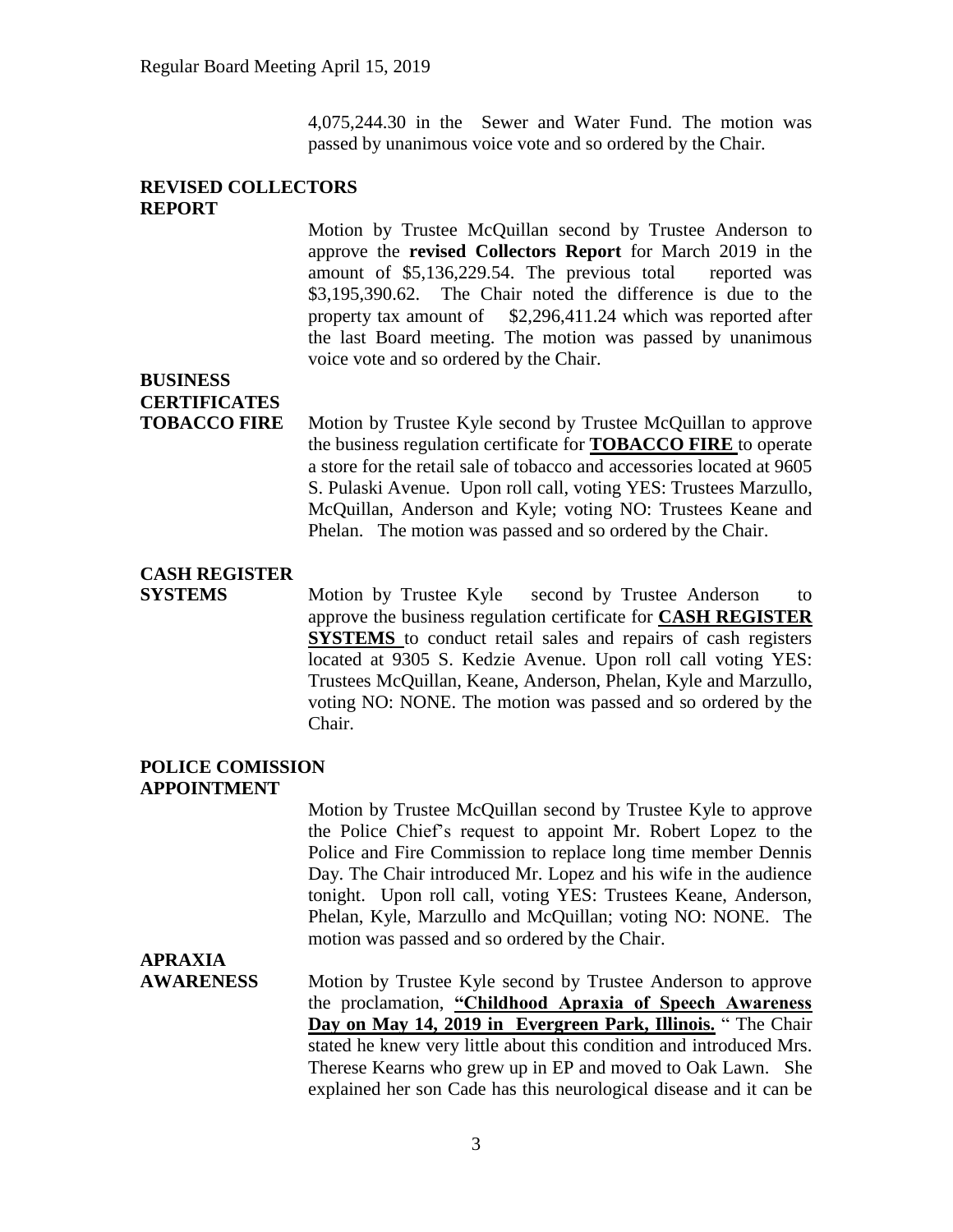extremely challenging. The Chair asked the other family to introduce themselves. Colleen Rice and her son Colin are from EP and he attends Pre-K at Northeast. The families are grateful for the programs offered by the Village and hopes this will educate people about the disorder. Upon roll call, voting YES: Trustees Anderson, Phelan, Kyle, Marzullo, McQuillan and Keane; voting NO: NONE. The motion was passed and so ordered by the Chair. **PUBLIC WORKS WEEK** Motion by Trustee Phelan second by Trustee McQuillan to approve the Proclamation by PW Director Lorenz to **Proclaiming the week of May 19th -25th as " Public Works Week – It Starts Here."** The Chair thanked Mr. Bill Lorenz, PW Director, and all the men and women of the Public Works Department for their dedication to the residents of Evergreen Park. The motion was passed by unanimous voice vote and so ordered by the Chair. **BOYS CLUB PARADE** Motion by Trustee Phelan second by Trustee Anderson to approve the walking parade on Saturday, May 11, 2019 for the Evergreen Park Boy's Club. Upon roll call, voting YES: Trustees Kyle, Marzullo, McQuillan, Keane, Anderson and Phelan; voting

NO: NONE. The motion was passed and so ordered by the Chair.

## **ENGINEER'S**

**REPORT** Mr. Klass had no report.

### **ATTORNEY'S**

**REPORT** Mr. Cainkar had no report.

#### **BIDS**

- **BRICK PAVERS** Motion by Trustee McQuillan second by Trustee Phelan to approve the PW Director's request to recommend the low bidder of Midwest Brick Pavers in the amount of \$127,000 for the 31,767 square feet of brick pavers for the new community center parking lot. Upon roll call, voting YES: Trustees Marzullo, McQuillan, Keane, Anderson, Phelan and Kyle; voting NO: NONE. The motion was passed and so ordered by the Chair.
- **FIRE HOUSE** Motion by Trustee Kyle second by Trustee Anderson to approve the PW Director's request to award the only bidder of H & R Johnson in the amount of \$20,500 bid to replace the store front a the EP Fire House. Trustee Phelan questioned why there is only one bid. Mr. Lorenz noted it was published and no one else submitted a bid. Upon roll call, voting YES: Trustees McQuillan, Keane, Anderson, Kyle and Marzullo; voting NO: Trustee Phelan. The motion was passed and so ordered by the Chair.